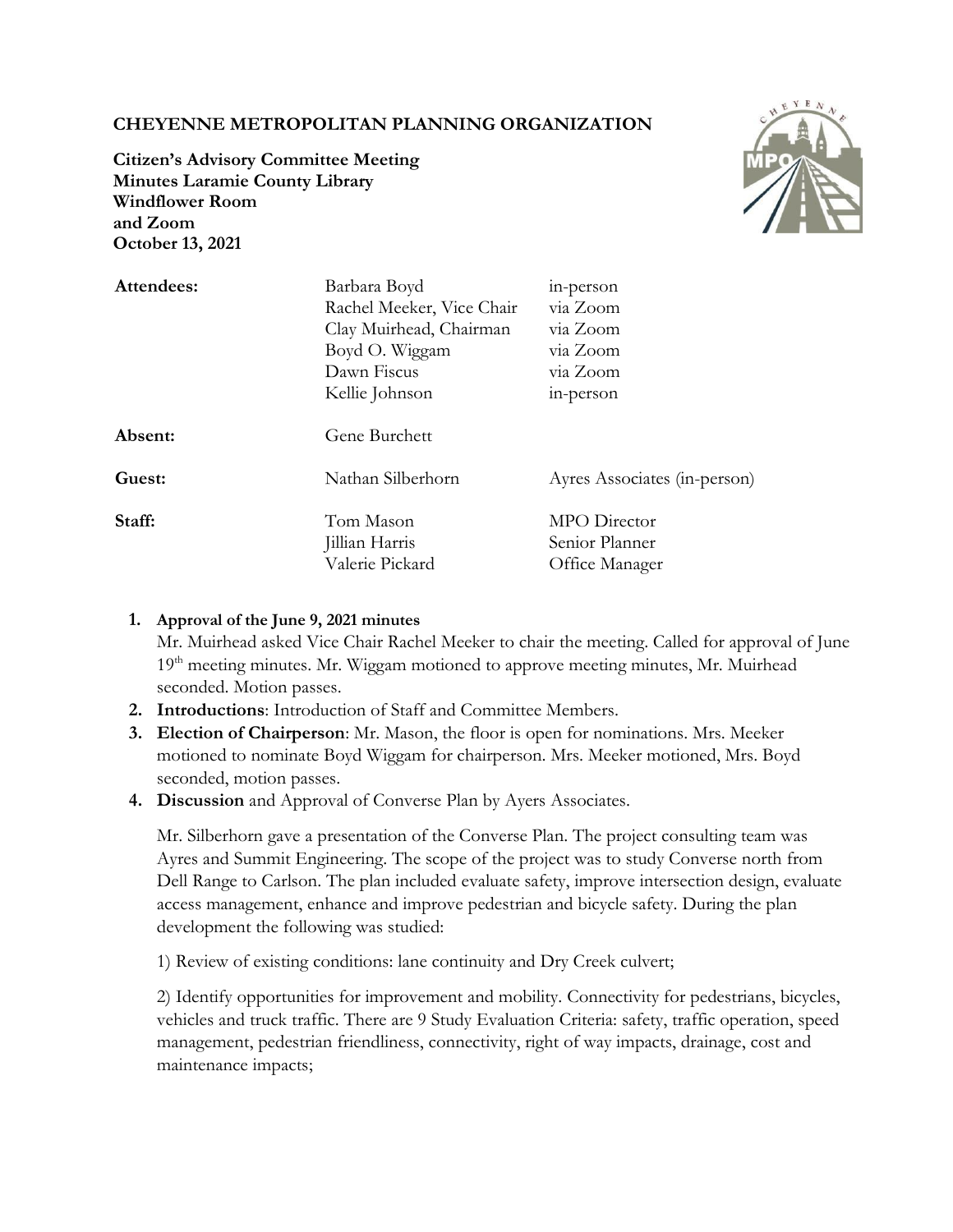3) Public involvement: direct public involvement, focus groups. Presentations to CAC, Technical, Planning Commission and City Governing Body;

4) Traffic Analysis: Existing and Future conditions, corridor templates (cross sections) and Intersection configurations. We are projecting to double the traffic volume in the next 25 years;

5) Develop Improvement options, 3-lane with continuous left turn lane, shoulders raised median and tree lawn, second option is 4-lane divided road. We looked at signalized intersections at Mason Way, Point Bluff and Carlson. Also looked at roundabouts at Mason Way, Point Bluff and Carlson.

6 Evaluate Improvement options; Pros & Cons of 3 vs 4 lane options. Dell Range modifications, widen right turn radius in northeast. Access management to business and Grandview and Briarwood Lane. Connection at Plainview, Pattison or Apache.

7 Preliminary recommendations of a modified 3 lane template, signal at Mason Way and Point Bluff (at some point in the future) We recommend a roundabout at Carlson, and close cul-desac at Briarwood Lane, prohibit left turns southbound to business access. Extend greenway south to Mason Way on the west edge of Converse. Construct crosswalks at Carlson, Point Bluff and Mason Way. East-West extension to Converse. Presentation of modified 5-lane divided roadway and modified 3-lane continuous left turn lane, and roundabout at Carlson;

8) Final recommendations same as preliminary plan, recommendations did not change.

Next steps are to present to committees for formal adoption process. City Engineer has concerns on the Dry Creek structure replacement due to current conditions. Traffic Analysis will be under way with the City soon. City will need to complete final design, then construction. The City is hoping to construct Converse between the Greenway Bridge north to Mason Way and include the Dry Creek structure in 2023, and the rest of Converse on a later date.

## Questions:

Mrs. Meeker; could you clarify the 35% project.

Mr. Mason clarifies that the MPO Planning dollars allows for up to 35% design, or preliminary engineering to be in the MPO's plans, then City or County Engineering proceeds to final design.

Mrs. Meeker; preliminary recommendations construction cost is just under \$11 million and appreciates the well put together report.

Mr. Silberhorn, cost estimate clarified that in June cost estimates were \$10 million which includes inflation for when the project starts in 2023. \$11 million now includes replacing the Dry Creek culvert.

Mr. Wiggam; clarification on Dry Creek ditch, does this reduce the capacity of water/drainage.

Mr. Silberhorn, we are not getting into the details of flood plains at the 35% plan. With development upstream, water should be diverted before reaching Dry Creek. Pipe system will be designed to accommodate today's flows.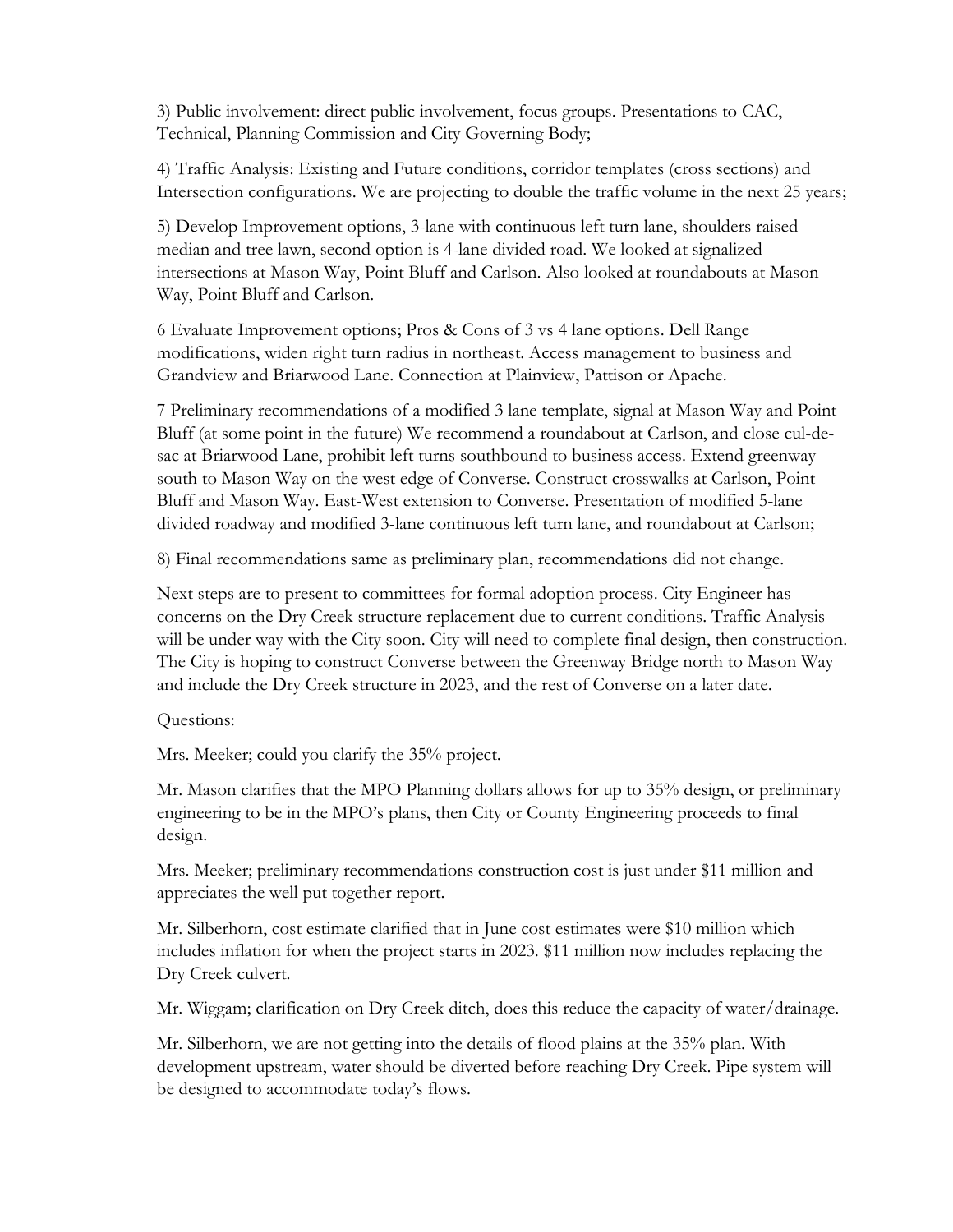Mr. Wiggam; At what point would we know when we find out more about the east-west connection.

Mr. Mason; There is still a lot to work out with developers and property owners, We will continue to watch this area as the area develops.

Mr. Silberhorn; Any of those connections will help intersection operations. This will largely be a decision that will be based on negotiations and agreements between developments and not primarily a traffic issue as all the proposed options work.

Mr. Mason; My first choice would be Plainview, second choice would be the Red Alignment (Pattison Ave). This morning at the Technical Committee it was discussed to connect the onstreet bike lanes and add a 10' sidewalk from Sheridan to pedestrian crosswalk at Mason Way.

Mrs. Harris; This ties into Boyd's question, this is a 35% plan and additional data will need to be researched, language added to include this plan is fluid and the options need to flexible in order to move into the design process.

Mr. Muirhead; How much of this plan will proceed to final?

Mr. Mason; There has been a lot of work that has gone into this plan we will go to Planning Commission on Monday to adopt the plan. There is an expectation that the details of this plan will move forward into final design, and there is always an expectation that there will be some modifications as the plan moves through final design. Then there is a public process where citizens can follow the design and ask questions.

Mr. Silberhorn; This is a preliminary exhibit that was presented in May, the actual design plan sheets are in the report in appendix A page 49-60. The right of way impacts at the Dell Range Intersection were not modeled when we put the plans preliminary design together.

Mr. Mason; Are there any final comments? We are looking for a motion to recommend the plan to the Policy Committee.

Mrs. Meeker; With the detail of the budget and supporting information concerning the budget information is helpful in these committees. Great job. Do I have a motion to approve?

Mr. Muirhead moves to approve the plan to the Policy Committee, seconded by Mr. Wiggam. Motion passes.

## **5. Laramie County Library Smithsonian Project**

Mrs. Johnson: Smithsonian traveling exhibit; Mid-December through January. The exhibit is 'Crossroads of Rural America, the past and moving forward'. Mrs. Johnson presents slides to introduce the concept. Might have program how your average citizen can impact land usage? Speakers from this committee and possibly other offices city/state/county entities? What are your thoughts?

Mrs. Meeker; I think the panel idea is great, our State Auditor has land ties and the Lummis' Sweetgrass subdivision near LCCC – Mixed use.

Mrs. Harris; Recommend contact local/indigenous people/tribal. Is the Smithsonian providing any funding? Might bring in a well-known speaker for a whole program.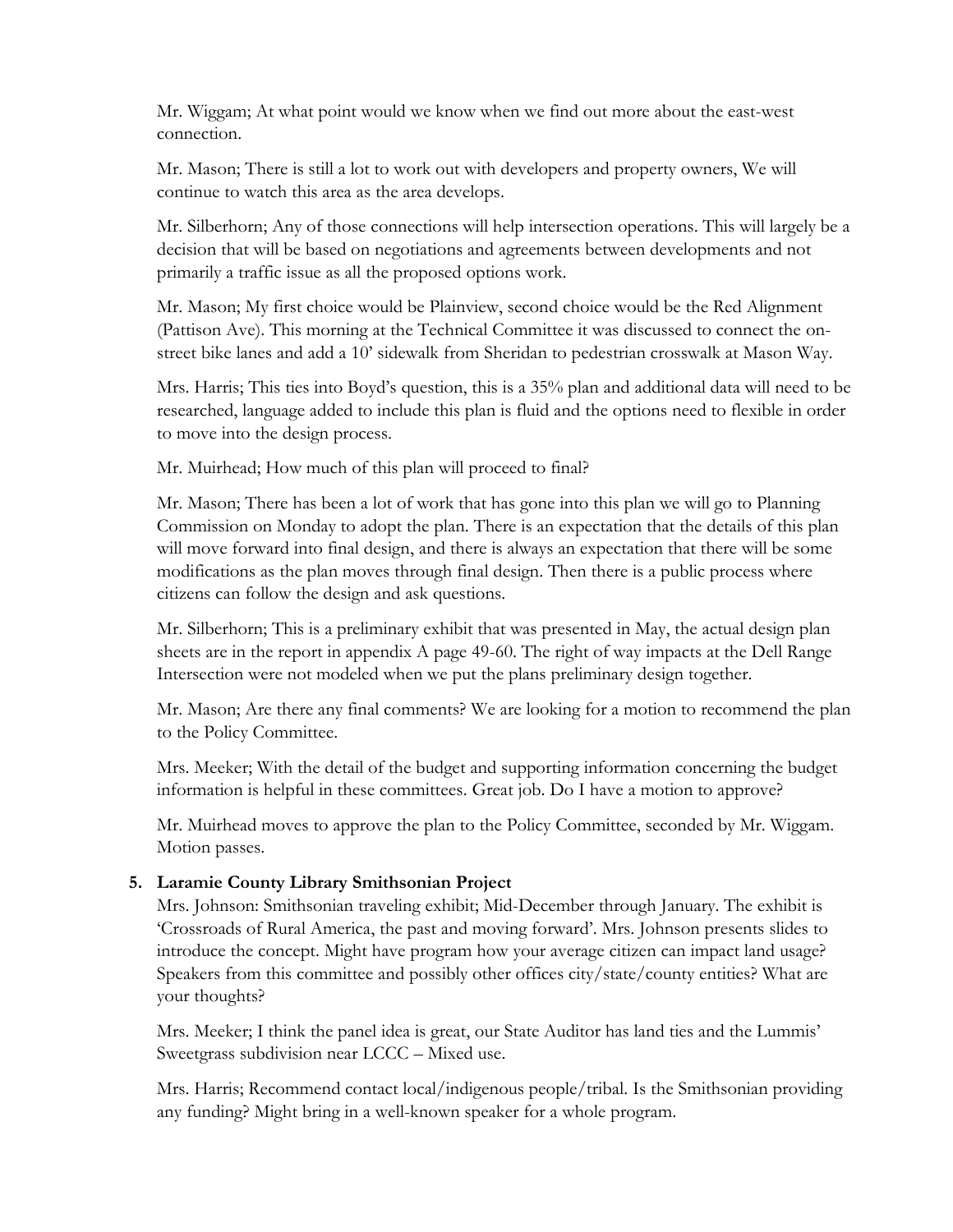Mr. Mason; This is a great opportunity to have a series of conversations. A citizen planners' perspective. Citizens Advisory Committee. Having Planners from City Planning and Development as well as County Planning processes in working with Developers to bring their projects to fruition. From the MPO perspective, how road projects along with land development gets planned from the beginning. There is an organization out of UW Ruckelshaus Institute, land use and landowners' perspective – protect the land and development properly.

Mrs. Johnson; Community slide: WE are talking about how our community grows. Sustaining **Communities** 

Mrs. Harris suggestion for cultural foods and decorations

Mr. Wiggam; Is there any other place that is a better example for 'Crossroads' than Cheyenne? If we are talking about rural relationship with the land, we are the product of being the crossroads of access to and relationship to the land. What was once rural is now more urban, we have a fantastic opportunity here and how that has shaped our community.

Mrs. Johnson & Mrs. Harris; Boyd would be a great M.C. for this event!

Mrs. Johnson; What would be the next logical step?

Mr. Mason; Let me take the concept to the City Planning Director and we can help you plan this.

Mrs. Harris; Since this exhibit is looking at the past and present, we could ask the State demographer to speak and add to the panel.

Mrs. Johnson; History of 'Johnson County Wars'. Thank you for your support with this.

## **Update on MPO Planning Projects**

#### **1. East Park Greenway and Drainage Plan**

Mrs. Harris; we have been working on getting the UPRR to give us their blessing to build drainage pipes to relieve drainage. Unfortunately, we have not received approval yet from UPRR, we are working with City staff and consultant on East Park Plan to put out public outreach.

Mr. Mason; The City's Mayor is in communication with UPRR about this plan, we are making headway.

Waltersheid Blvd Plan, Mrs. Harris; In June we had our 2<sup>nd</sup> public meeting, shortly after that meeting that the City Engineer reached out to the MPO and asked if we would do a contract amendment to include an Intersection analysis at Fox Farm and Walterscheid. We are in the process of getting that contract amendment approved. This addition will extend project by about 3 months.